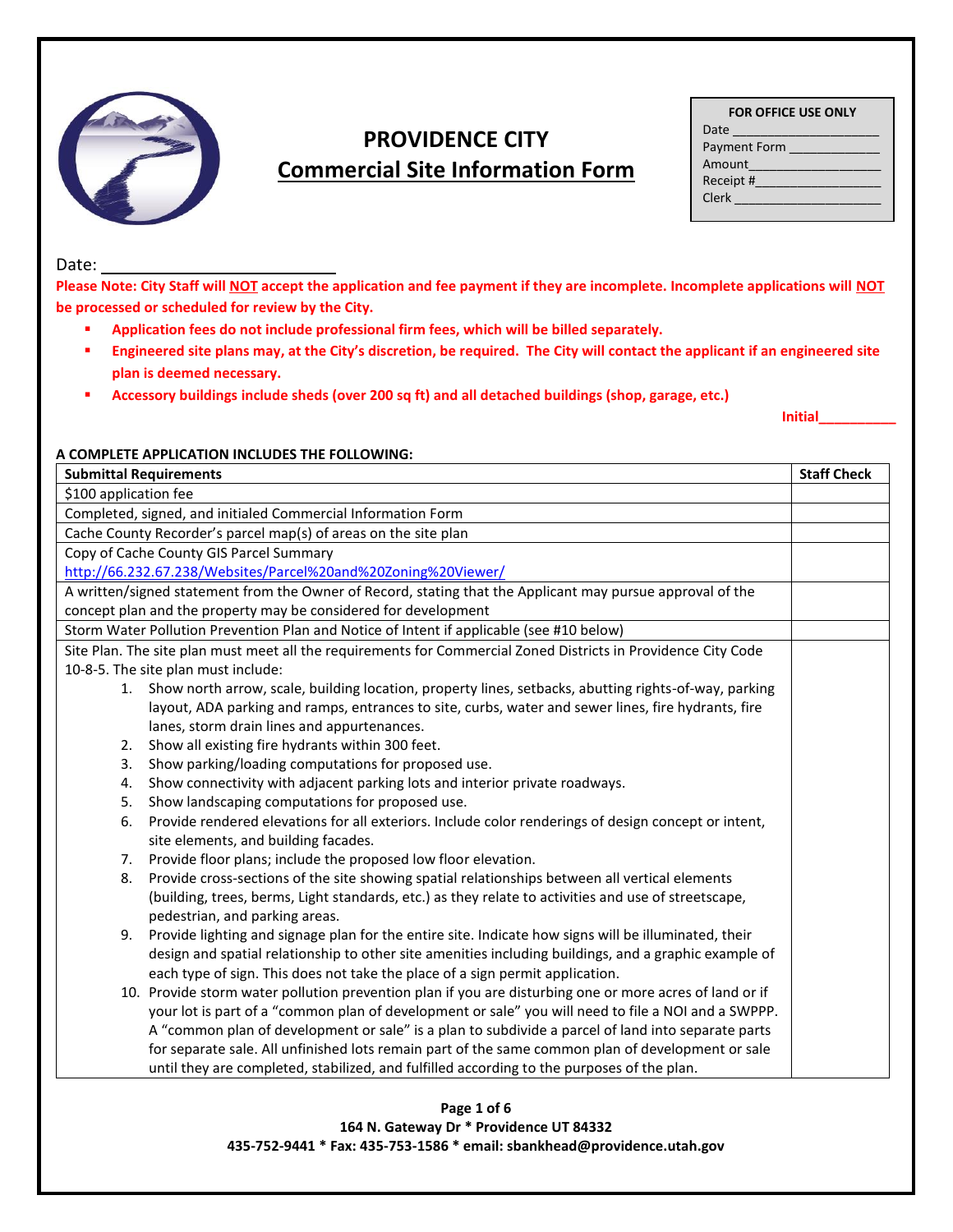| To obtain your NOI permit please visit: cdx.epa.gov. You will create a log in and then access the                                                                                                                             |  |  |  |  |  |
|-------------------------------------------------------------------------------------------------------------------------------------------------------------------------------------------------------------------------------|--|--|--|--|--|
| Storm Water Permit Issuance System. There is a \$150 NOI fee, paid directly to the state when you                                                                                                                             |  |  |  |  |  |
| file your permit. For SWPPP templates, visit construction.stormwater.utah.gov.                                                                                                                                                |  |  |  |  |  |
| 11. Provide cost estimates for site development, including but not limited to: landscaping,                                                                                                                                   |  |  |  |  |  |
| parking/loading areas, pedestrian areas.                                                                                                                                                                                      |  |  |  |  |  |
| 12. Summary data indicating the area of the site in the following classification: total area of the lot,                                                                                                                      |  |  |  |  |  |
| total area and percentage of the site utilized by buildings, total area and percentage of the site in                                                                                                                         |  |  |  |  |  |
| landscape area, total area and percentage of the site for parking areas (including the number of                                                                                                                              |  |  |  |  |  |
| parking spaces).                                                                                                                                                                                                              |  |  |  |  |  |
| If filing in person, provided an electronic copy of ALL submittals (flash drive or emailed is acceptable)                                                                                                                     |  |  |  |  |  |
| If filing online, please submit physical copies of the complete application to the city office, 164 N Gateway Dr.                                                                                                             |  |  |  |  |  |
| Contact the Community Development staff for number and size of plan copies.                                                                                                                                                   |  |  |  |  |  |
| <b>Applicant Information</b>                                                                                                                                                                                                  |  |  |  |  |  |
| Name: Name and the second contract of the second contract of the second contract of the second contract of the second contract of the second contract of the second contract of the second contract of the second contract of |  |  |  |  |  |
|                                                                                                                                                                                                                               |  |  |  |  |  |
| Telephone: Telephone:                                                                                                                                                                                                         |  |  |  |  |  |
|                                                                                                                                                                                                                               |  |  |  |  |  |
| Property Owner Information (If applicant is not the property owner, the application must include the property owner's                                                                                                         |  |  |  |  |  |
| information and written consent for the applicant to pursue the permit)                                                                                                                                                       |  |  |  |  |  |
|                                                                                                                                                                                                                               |  |  |  |  |  |
|                                                                                                                                                                                                                               |  |  |  |  |  |
| Telephone: www.astronomia.com                                                                                                                                                                                                 |  |  |  |  |  |
|                                                                                                                                                                                                                               |  |  |  |  |  |
|                                                                                                                                                                                                                               |  |  |  |  |  |
| <b>Project Information</b>                                                                                                                                                                                                    |  |  |  |  |  |
|                                                                                                                                                                                                                               |  |  |  |  |  |
|                                                                                                                                                                                                                               |  |  |  |  |  |
|                                                                                                                                                                                                                               |  |  |  |  |  |
|                                                                                                                                                                                                                               |  |  |  |  |  |
|                                                                                                                                                                                                                               |  |  |  |  |  |
|                                                                                                                                                                                                                               |  |  |  |  |  |
| <b>Contractor Information</b>                                                                                                                                                                                                 |  |  |  |  |  |
|                                                                                                                                                                                                                               |  |  |  |  |  |
|                                                                                                                                                                                                                               |  |  |  |  |  |
|                                                                                                                                                                                                                               |  |  |  |  |  |
|                                                                                                                                                                                                                               |  |  |  |  |  |
|                                                                                                                                                                                                                               |  |  |  |  |  |
| <b>Stormwater Notice of Intent (NOI) Information</b>                                                                                                                                                                          |  |  |  |  |  |
|                                                                                                                                                                                                                               |  |  |  |  |  |
|                                                                                                                                                                                                                               |  |  |  |  |  |
| Property owner and contractor shall have responsibility to determine grades, and final placement and elevations of                                                                                                            |  |  |  |  |  |
| footings/foundations. Property owner and contractor shall be responsible for compliance with all state, national and local building                                                                                           |  |  |  |  |  |
| codes and ordinances. Initial __________                                                                                                                                                                                      |  |  |  |  |  |
|                                                                                                                                                                                                                               |  |  |  |  |  |
| Approval by the city of any application submittal or paperwork does not alleviate the owners from their responsibility to understand                                                                                          |  |  |  |  |  |
| and conform to local, state and federal laws. Providence City's approval is not intended to and cannot be construed to allow any                                                                                              |  |  |  |  |  |
| laws to be violated. Initial____________                                                                                                                                                                                      |  |  |  |  |  |
|                                                                                                                                                                                                                               |  |  |  |  |  |
| Page 2 of 6                                                                                                                                                                                                                   |  |  |  |  |  |
| 164 N. Gateway Dr * Providence UT 84332                                                                                                                                                                                       |  |  |  |  |  |
| 435-752-9441 * Fax: 435-753-1586 * email: sbankhead@providence.utah.gov                                                                                                                                                       |  |  |  |  |  |
|                                                                                                                                                                                                                               |  |  |  |  |  |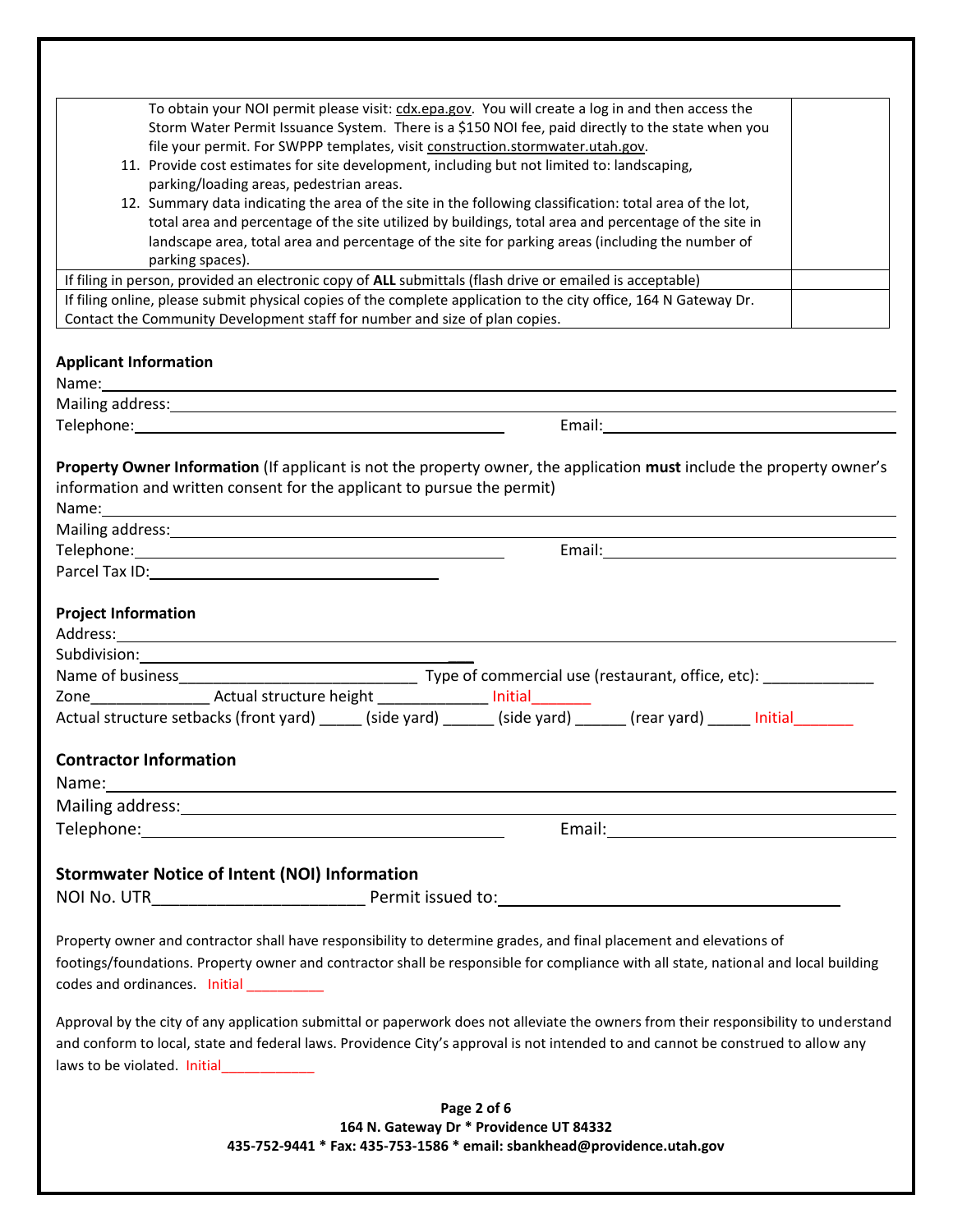By signing this document, you agree that Providence City will bill you for any and all professional firm fees as they arise throughout the approval process. This is in addition to application fees. All subdivisions require engineering review throughout the approval process, such as but not limited to reviews of development agreements, construction drawings, preliminary and final plats, and inspections. These services are billed by our city engineer at an hourly rate. Some subdivision applications may also require legal review. Other applications, such as but not limited to conditional uses, may also require engineering and/or legal review at the City's discretion. You agree to reimburse the City for all such costs, whether or not you were forewarned about such costs, and that the City cannot predict all situations in which professional services may be required in order to process your application. Initial\_\_\_\_\_\_\_\_\_\_

#### **All Applicants Must Read the Following Before Signing This Application**

The granting of a zoning permit does not override any federal, state, or local building code or authorize any individual to violate any local law or ordinance. Approval of this permit does not constitute a representation by the City that it will be liable for any issues arising from the construction of homes and other structures in a Sensitive or Hazard Area. It is the responsibility of the property owner to comply with all relevant local, state, and federal laws and regulations, including but not limited to Providence City Code 10-5 outlined below: Sensitive and Hazard Areas:

- 1. JURISDICTIONAL WETLANDS: As Defined by the US Army Corps of Engineers
- 2. STEEP SLOPES: Where the rise or fall of the land is equal to or exceeds 30% over a horizontal distance of 50 feet or greater measured perpendicular to the contour lines.
- 3. NATURAL WATERWAYS OR OPEN WATER: Including but not limited to: rivers, creeks, or streams. Identified as those areas where surface waters flow sufficiently to produce a defined channel or bed.
- 4. FLOODPLAINS: See definitions in Chapter 16 Section 3 of this Title.
- 5. CRUCIAL WILDLIFE HABITAT AREAS: As identified by the State Division of Wildlife Resources (DWR)
- 6. GEOLOGICAL HAZARD AREAS: Earthquake fault lines or areas prone to debris flows, landslides, high or extreme liquefaction potential, and rock falls as identified by the US Geological Survey (USGS)
- 7. WILDFIRE HAZARD AREAS: Areas of the City designated as having moderate to extreme potential for wildfire hazards as identified by the City.
- 8. HAZARD WATER TABLE AREA: An area where potential ground water levels may occur within 12 feet of the natural grade.

By submitting this application, I affirm that I have read and understand the Title 10 Chapter 5 requirements for construction on property in the Sensitive or Hazard Area. I understand that the City is not liable for any issues which may arise because of the construction of structures in the Sensitive or Hazard Areas of the City. The property owner and their agents assume all liability for placing structures in this area of the City. I hereby certify that I am the property owner or authorized agent and I have read and examined this application and understand that the City has no liability. I accept responsibility for all soils and hazardous conditions on the site.

**I declare under penalty of perjury that I am making this application of my own free will and choice and that the statements, answers, and documents submitted in connection with this application are true and correct to the best of my knowledge.**

Signature of Applicant and Date Research Printed Name Date Date

**Page 3 of 6 164 N. Gateway Dr \* Providence UT 84332 435-752-9441 \* Fax: 435-753-1586 \* email: sbankhead@providence.utah.gov**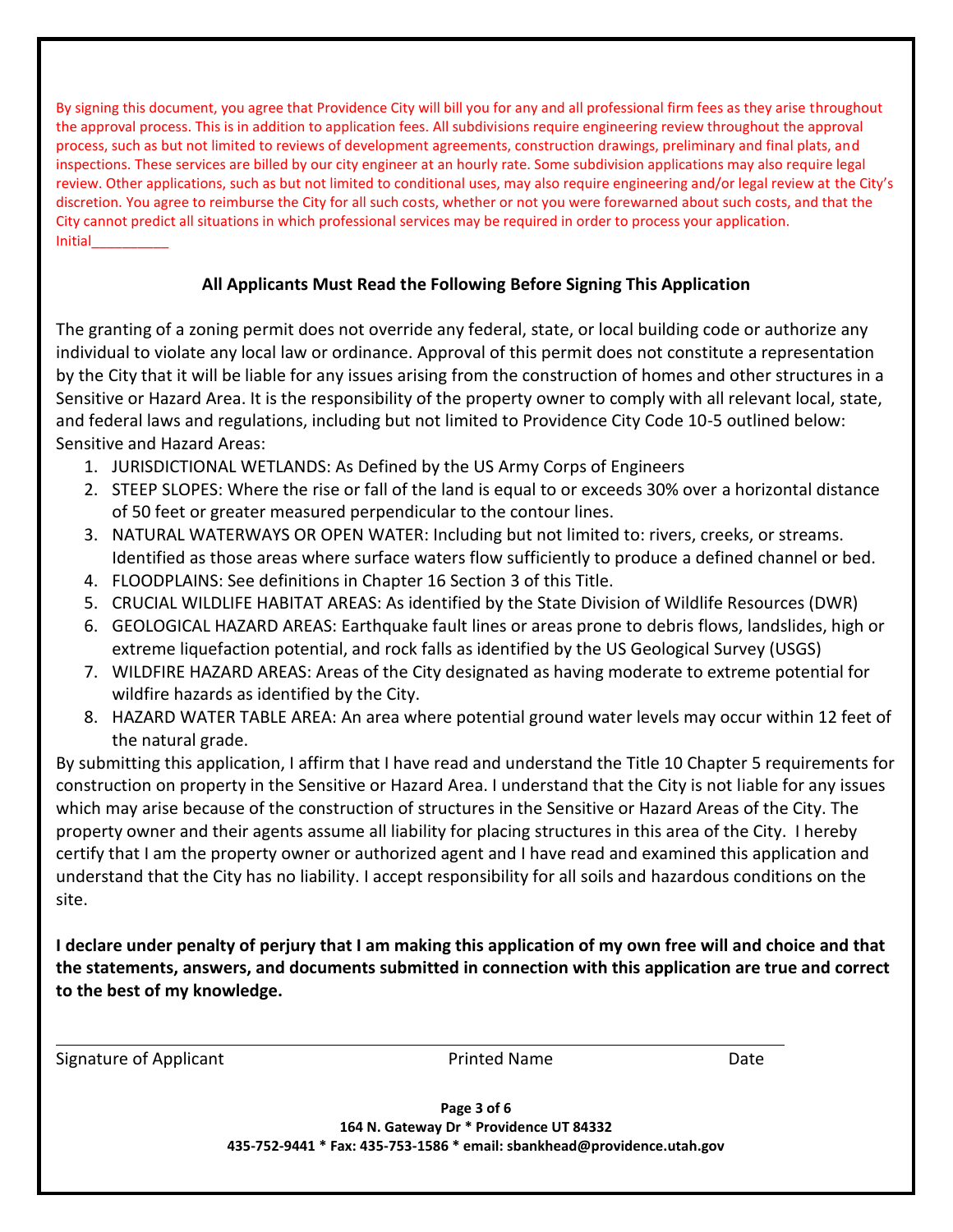

# **PROVIDENCE CITY BUILDING DIVISION CONSTRUCTION POLICIES**

(Required for all zoning permit applications)

#### **1. Zoning requirements**

- a. Site plan required to be on site at footing inspection
- b. Property corners to be marked and staked for inspection
- **2. Lot ID**
	- a. Posting of a lot ID sign is required during construction for inspections and emergency services. This sign is provided by the City and shall be posted by the first scheduled inspection and visible from the street.

#### **3. Toilets**

a. The IPC and OSHA require a toilet on site during construction and in place prior to the first inspection. This has to be accessible to all workers in the area and requires the cooperation of all.

## **4. Water Meter**

- a. Unauthorized use of City water will result in a fine and a stop work order on the property.
- b. Meter and sewer clean outs are not allowed to be encased or surrounded in concrete. (Contact the Public Works for the required specs.) The moving cost will be the responsibility of the owner.

## **5. Streets/Sidewalks**

- a. No material will be allowed on public streets or sidewalks. "Material" is defined as construction products, or any size or dimension of aggregate. (See Providence City's specs.)
- b. Dirt piled over curb and sidewalk requires a minimum 4" pipe installed to allow drainage to the gutter. This temporary (180 days) blockage to the sidewalk requires safety tape or cones to divert traffic.
- c. All sidewalks, curbs, gutters, and streets associated with the property are to be kept clean during construction with a final cleaning required prior to final occupancy.
- d. Construction sites should be kept clean and all debris contained to that site.

## **6. Elevations**

a. I accept responsibility for all the soils and hazard conditions of the site. Approval of this permit does not constitute a representation by the City that the building at any specified elevation will solve any ground water, slope or hazard condition. The solution to this problem is the sole responsibility of the permit applicant, agent, or property owner.

## **7. Final Occupancy**

a. Occupying the building prior to final occupancy will result in revocation of the \$500 power bond. After the initial inspection, the Building Official will determine whether any furniture can be moved into the house or garage.

## **8. Temporary Occupancy**

a. Will only be issued with special permission. Temporary permits will expire after 30 days of issue and the construction bond will be forfeited if work is not completed

## **9. Permits**

a. Plan review and permit fees are good for 180 days. Only the permit portion will be refunded, after a written letter of request is received. No fees will be refunded after this period has expired.

**By signing below, I state that I have read and agree to the above terms and understand that I am the responsible party for the information contained on this sheet.**

Signature **Printed Name** On Behalf Of Date Date

**Page 4 of 6 164 N. Gateway Dr \* Providence UT 84332 435-752-9441 \* Fax: 435-753-1586 \* email: sbankhead@providence.utah.gov**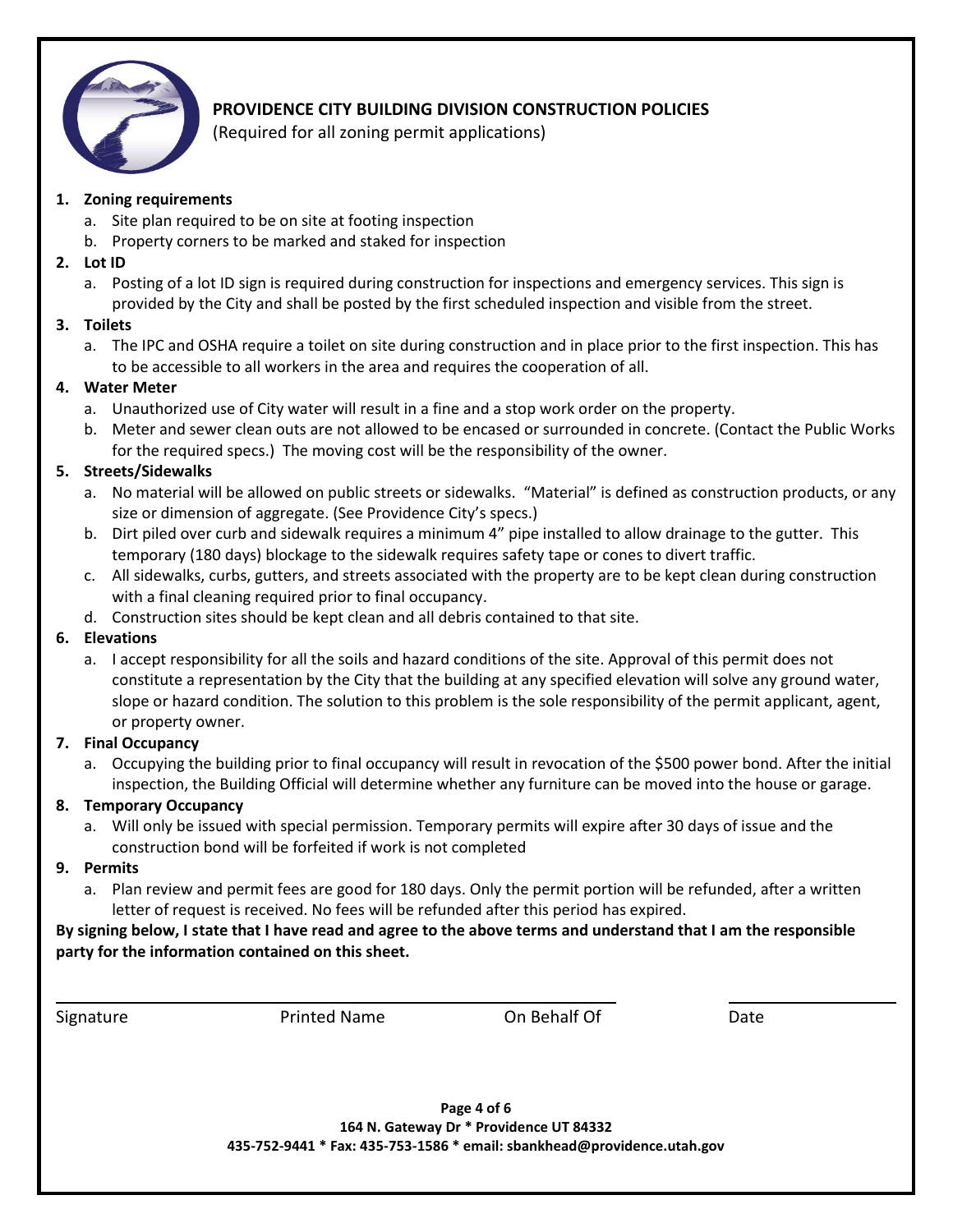## **APPLICATION FOR CONNECTION TO THE PROVIDENCE CITY WATER SYSTEM**



(Required only for applications for new home/commercial construction)

I hereby apply to Providence City for permission to connect my residence at \_\_\_\_\_\_\_\_\_\_\_\_\_\_\_\_\_\_\_\_\_\_\_to the Providence City water system and receive water services thereby provided. I agree to the following:

- 1. Providence City will install a water meter for the premises when the service line and meter set is in and has been accepted by the City.
	- a. This acceptance is also contingent upon any changes or alteration to grade of landscape made by the homeowner/builder around the meter set. These changes must also meet Providence City specifications.
- 2. If a homeowner/builder is required to make a connection to the Providence City water system, all costs of this connection, service line, meter set and permits shall be paid by the homeowner/builder.
	- a. Applicant shall purchase an excavation permit.
	- b. Applicant shall post an \$800 bond with the City, \$750 refundable upon satisfactory acceptance by the City.
	- c. Installation shall follow all guidelines of Providence City standard specifications (a copy is available for purchase at the City Office).
	- d. All work shall be inspected by the City. If not approved, the applicant will have the problems rectified at his expense to meet Providence City requirements.
	- e. Any connection and service line made from the City's main line up to and including the meter shall remain the property of the City, and Providence City shall have access thereto at all times.
		- 1. Cost for installation and maintenance of service lines, including homeowner connection to the meter setter is the sole responsibility of the homeowner/builder.
- 3. The applicant understands that the billing for water service begins once the meter is set. The time frame for setting of the water meter needs to be scheduled with Providence City Water Dept.
	- a. Providence City shall have 30 days in which to install the requested water meter after payment of all fees and satisfactory inspections have been completed. Providence City Water Dept. reserves the right to evaluate the feasibility of a water service or water meter being installed between November 1 and April 1.
- 4. No water meter set shall be installed in a sidewalk, driveway or encased in concrete. Providence City shall have a minimum of an 18 inch unobstructed radius from the center of the lid and free access to the lines and meters installed under this agreement at reasonable times, through applicant's property if necessary.
- 5. Sprinkler systems or other possible contamination sources on the homeowner's property that connect to the City water system shall have approved backflow assemblies installed and registered with the City.
- 6. Applicant hereby agrees to abide by all rules, regulations, resolutions or ordinances enacted or adopted by the governing body applicable to the Providence City Water System.

| Signature                                                                                                                         | <b>Printed Name</b> | On Behalf Of | Date |  |
|-----------------------------------------------------------------------------------------------------------------------------------|---------------------|--------------|------|--|
| Page 5 of 6<br>164 N. Gateway Dr * Providence UT 84332<br>435-752-9441 * Fax: 435-753-1586 * email: sbankhead@providence.utah.gov |                     |              |      |  |